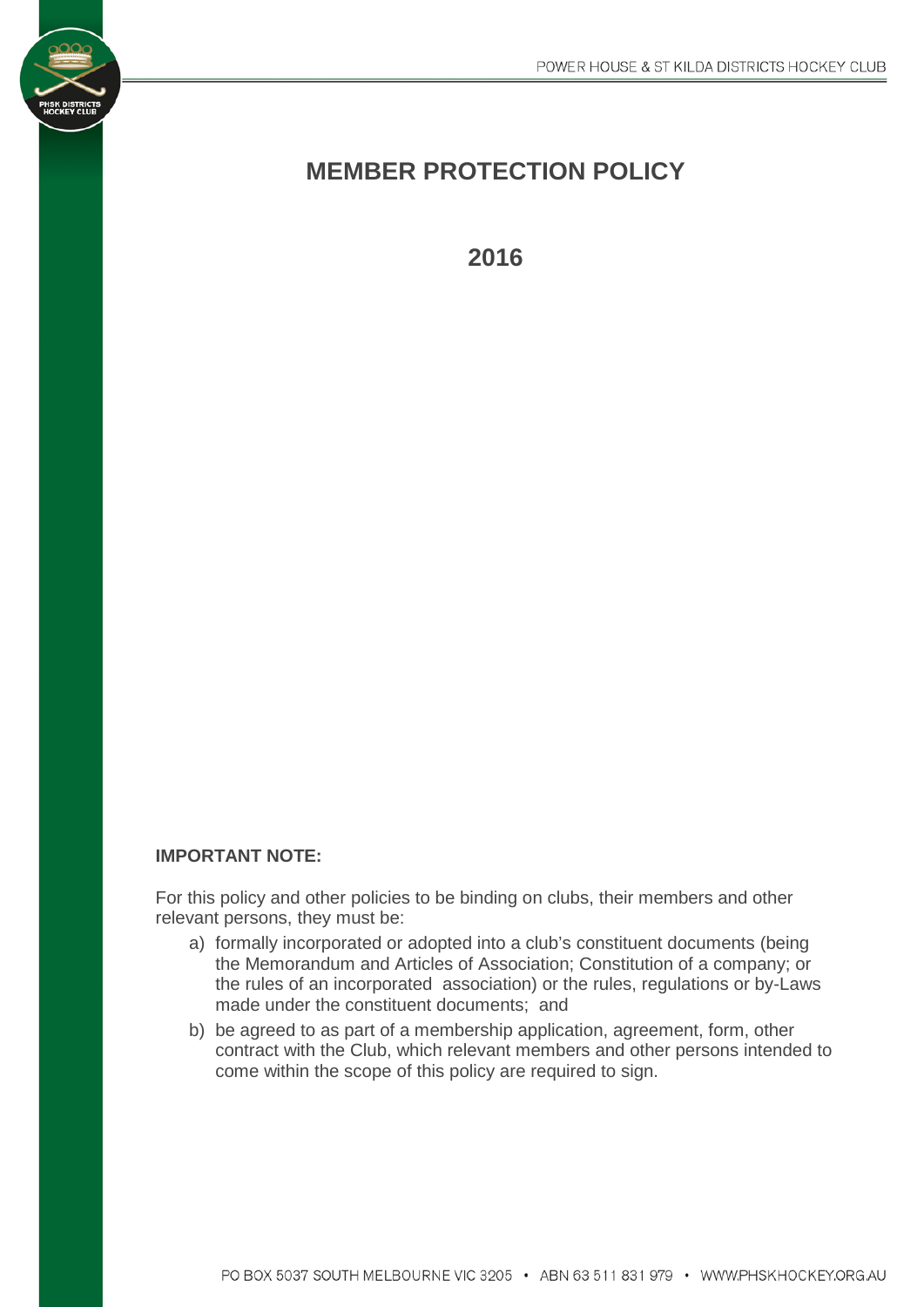# **CONTENTS**

**PHSK DISTRICTS<br>HOCKEY CLUB** 

| 1                        | Introduction                                            | 3                       |
|--------------------------|---------------------------------------------------------|-------------------------|
| $\overline{2}$           | <b>Purpose of Our Policy</b>                            | 3                       |
| 3                        | <b>Application</b>                                      | 3                       |
| 4                        | <b>Extent of Our Policy</b>                             | 3                       |
| 5                        | <b>Club Responsibilities</b>                            | 3                       |
| 6                        | <b>Individual Responsibilities</b>                      | 4                       |
| $\overline{\phantom{a}}$ | <b>Protection of Children</b>                           | 4                       |
| 8                        | <b>Discrimination, Harassment and Bullying</b>          | $\overline{\mathbf{z}}$ |
| 9                        | <b>Inclusive Practices</b>                              | 9                       |
| 10                       | <b>Responding to Complaints</b>                         | 11                      |
| 11                       | <b>Complaints &amp; Discipline</b>                      | 11                      |
| 12                       | ATTACHMENT 1 - WORKING WITH CHILDREN CHECK REQUIREMENTS | 12                      |
| 13                       | <b>ATACHMENT 2 - REPORTING FORMS</b>                    | 13                      |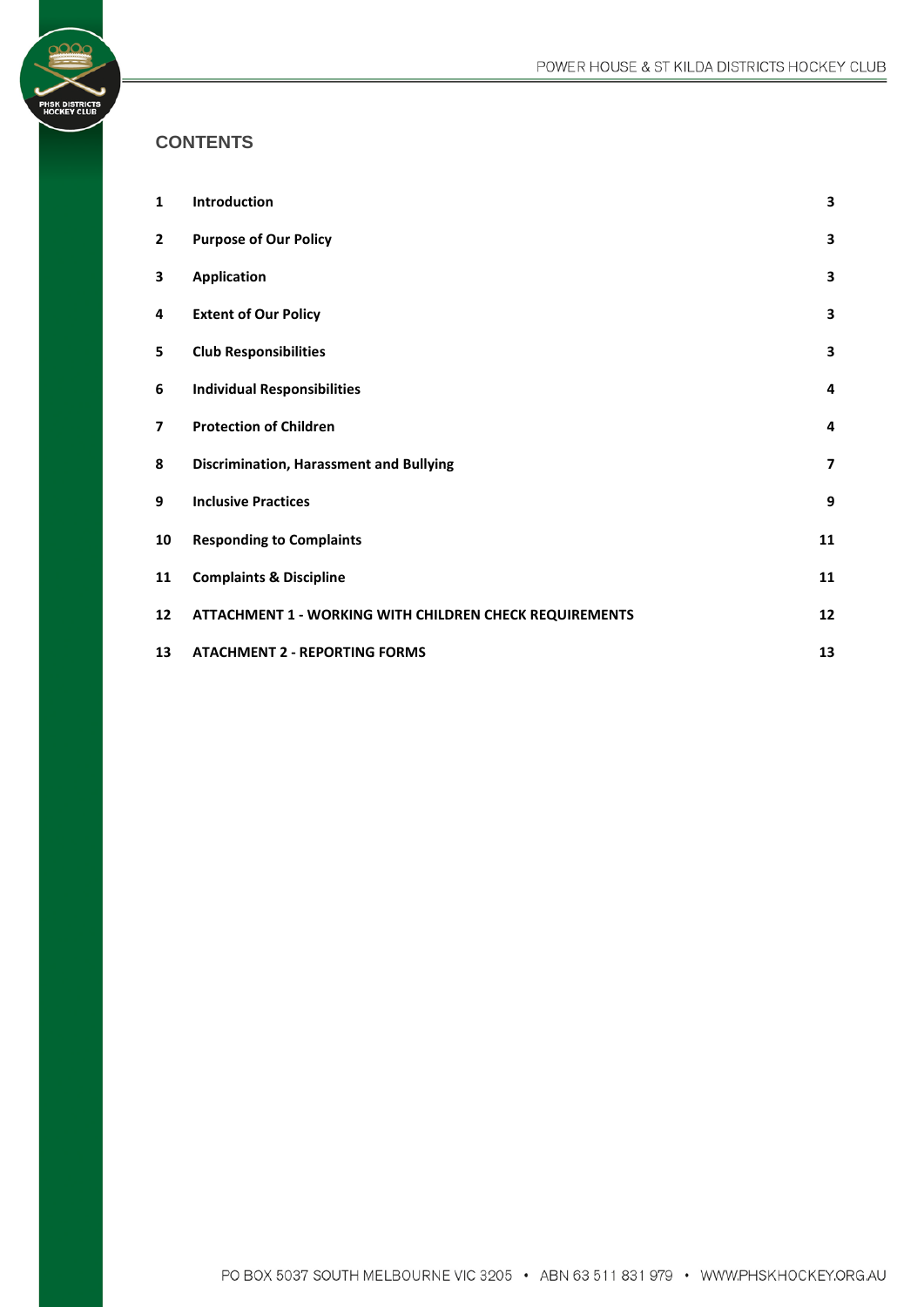# <span id="page-2-0"></span>**1 Introduction**

Power House & St Kilda Hockey Club is a good place to be. It is a good place because we respect and care for each other. The smallest act of kindness is worth more than the greatest intention.

# <span id="page-2-1"></span>**2 Purpose of Our Policy**

The main objective of the PHSTK HC Member Protection Policy ("policy") is to maintain responsible behaviour in this club. It outlines our commitment to a person's right to be treated with respect and dignity, and to be safe and protected from discrimination, harassment and abuse. Our policy informs everyone involved in our club of their legal and ethical rights and responsibilities and the standards of behaviour that are expected of them. It also covers the care and protection of children participating in our club's activities.

# <span id="page-2-2"></span>**3 Application**

This policy applies to everyone involved in the activities of our club whether they are in a paid or unpaid/voluntary capacity and including:

- a) club committee members, administrators and other club officials;
- b) coaches and assistant coaches and other personnel participating in events and activities, including camps and training sessions;
- c) support personnel, including managers, physiotherapists, psychologists, masseurs, sport trainers and others;
- d) umpires and other officials;
- e) players home and away;

f)members, including any life members;

- g) parents and visitors
- h) spectators; and
- i) canteen staff.

#### <span id="page-2-3"></span>**4 Extent of Our Policy**

Our policy covers all matters directly and indirectly related to PHSTK HC and its activities. In particular, the policy governs unfair selection decisions and actions, breaches of our code of behaviour and behaviour that occurs at training sessions, in the club rooms, at social events organised or sanctioned by the club (or our sport), and on away and overnight trips. It also covers private behaviour where that behaviour brings our club or sport into disrepute or there is suspicion of harm towards a child or young person.

#### <span id="page-2-4"></span>**5 Club Responsibilities**

We will:

- a) adopt, implement and comply with this policy;
- b) ensure that this policy is enforced;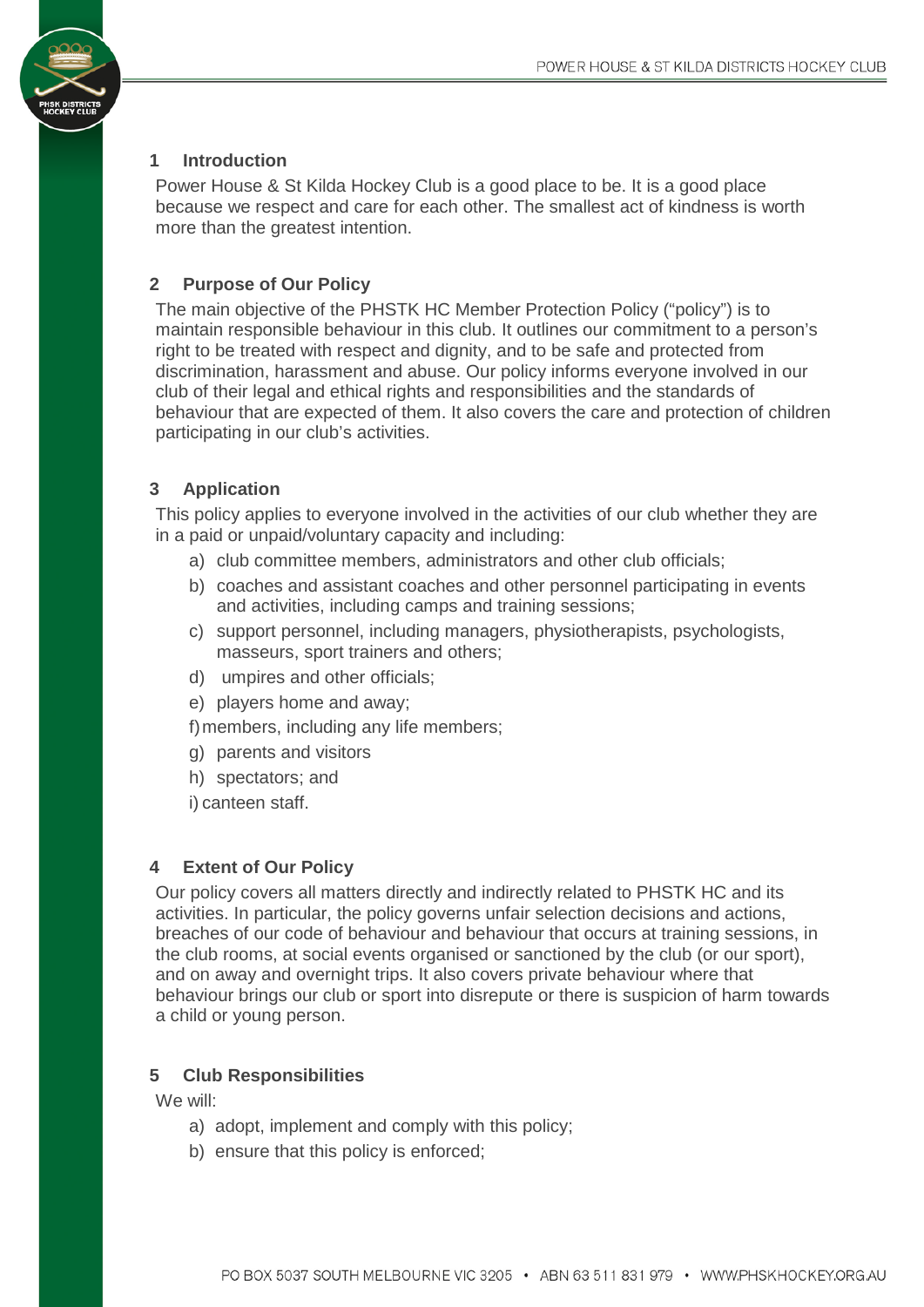- c) publish, distribute and promote this policy and the consequences of any breaches of this policy;
- d) promote and model appropriate standards of behaviour at all times;
- e) deal with any complaints made or breaches under this policy in an appropriate manner;
- f) recognise and enforce any penalty imposed under this policy;
- g) ensure that a copy of this policy is available or accessible to all people and organisations to whom this policy applies;
- h) review this policy every 12-18 months; and
- i) seek advice from and refer serious issues to our governing body Hockey Victoria.

Serious issues include unlawful behaviour that involves or could lead to significant harm and includes criminal behaviour (e.g. physical assault, sexual assault, child abuse) and any other issues that our state or national bodies request to be referred to them.

# <span id="page-3-0"></span>**6 Individual Responsibilities**

Everyone associated with our club must:

- a) make themselves aware of the contents of this policy;
- b) comply with all relevant provisions of this policy, including the standards of behaviour outlined in this policy;
- c) consent to the screening requirements set out in this policy, and any state or territory Working with Children checks if the person holds or applies for a role that involves regular unsupervised contact with a child or young person under the age of 18, or where otherwise required by law;
- d) treat other people with respect;
- e) always place the safety and welfare of children above other considerations;
- f) be responsible and accountable for their behaviour; and
- g)follow the guidelines outlined in this policy if they wish to make a complaint or report a concern about possible child abuse, discrimination, harassment, bullying or other inappropriate behaviour; and
- h) comply with any decisions and/or disciplinary measures imposed under this policy.

# <span id="page-3-1"></span>**7 Protection of Children**

#### **7.1 Child Protection**

The PHSTK HC is committed to the safety and wellbeing of children and young people who participate in our clubs activities or use our services. We support the rights of the child and will act at all times to ensure that a child safe environment is maintained. We also support the rights and wellbeing of our staff and volunteers and encourage their active participation in building and maintaining a secure and safe environment for all participants.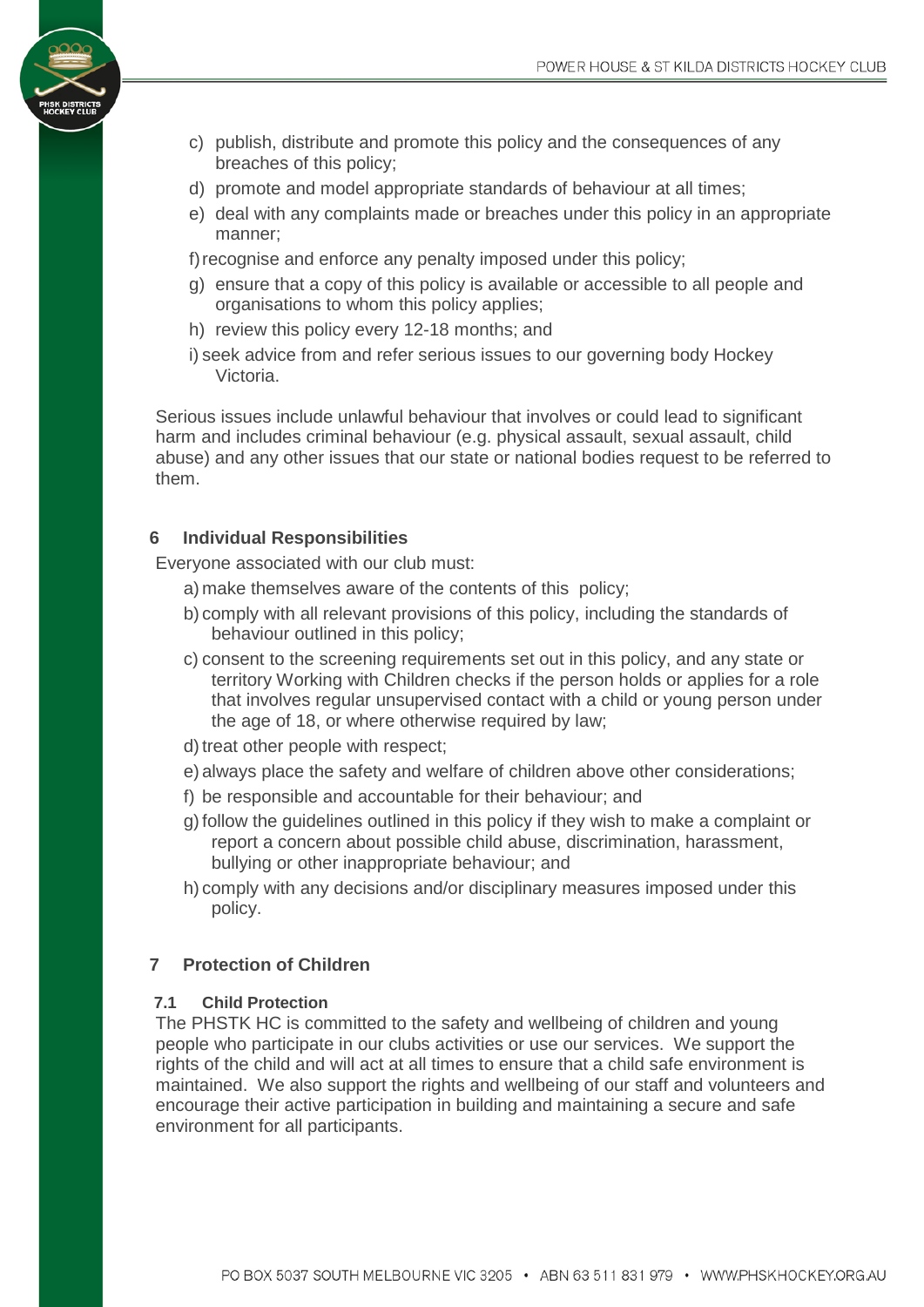PHSTK HC acknowledges the valuable contribution made by our staff, members and volunteers and we encourage their active participation in providing a safe, fair and inclusive environment for all participants.

# *7.1.1 Identifying and Analysing Risks of Harm*

PHSTK HC will develop and implement a risk management strategy, which includes a review of our existing child protection practices, to determine how child-safe our organisation is and to identify any additional steps we can take to minimise and prevent the risk of harm to children because of the action of an employee, volunteer or another person.

# *7.1.2 Developing Codes of Conduct for Adults and Children*

We will develop and promote a code of conduct that specifies standards of conduct and care we expect of adults when the deal and interact with children, particularly those in our care. We will also implement a code of conduct to promote appropriate behaviour between children.

The codes will clearly describe professional boundaries, ethical behaviour and unacceptable behaviour.

# *7.1.3 Choosing Suitable Employees and Volunteers*

PHSTK HC will ensure that it takes all reasonable steps to ensure that it engages the most suitable and appropriate people to work with children, especially those in positions that involve regular unsupervised contact with children. This may be achieved using a range of screening measures. Such measures will aim to minimise the likelihood of engaging (or retaining) people who are unsuitable to work with children.

PHSTK HC will ensure that Working with Children Checks and criminal history assessments are conducted for employees and volunteers working with children, where an assessment is required by law. If a criminal history report is obtained as part of the screening process, PHSTK HC will ensure that the criminal history information is dealt with confidentially and in accordance with relevant legal requirements. (See Attachment 1.3)

#### *7.1.4 Support, Train, Supervise and Enhance Performance*

PHSTK HC will ensure that all our employees and volunteers who work with children have ongoing supervision, support and training. Our goal is to develop their skills and capacity and to enhance their performance so we can maintain a child-safe environment in our club.

#### *7.1.5 Empower and Promote the Participation of Children In Decision-Making And Service Development*

PHSTK HC will promote the involvement and participation of children and young people in developing and maintaining a child-safe environment in our club.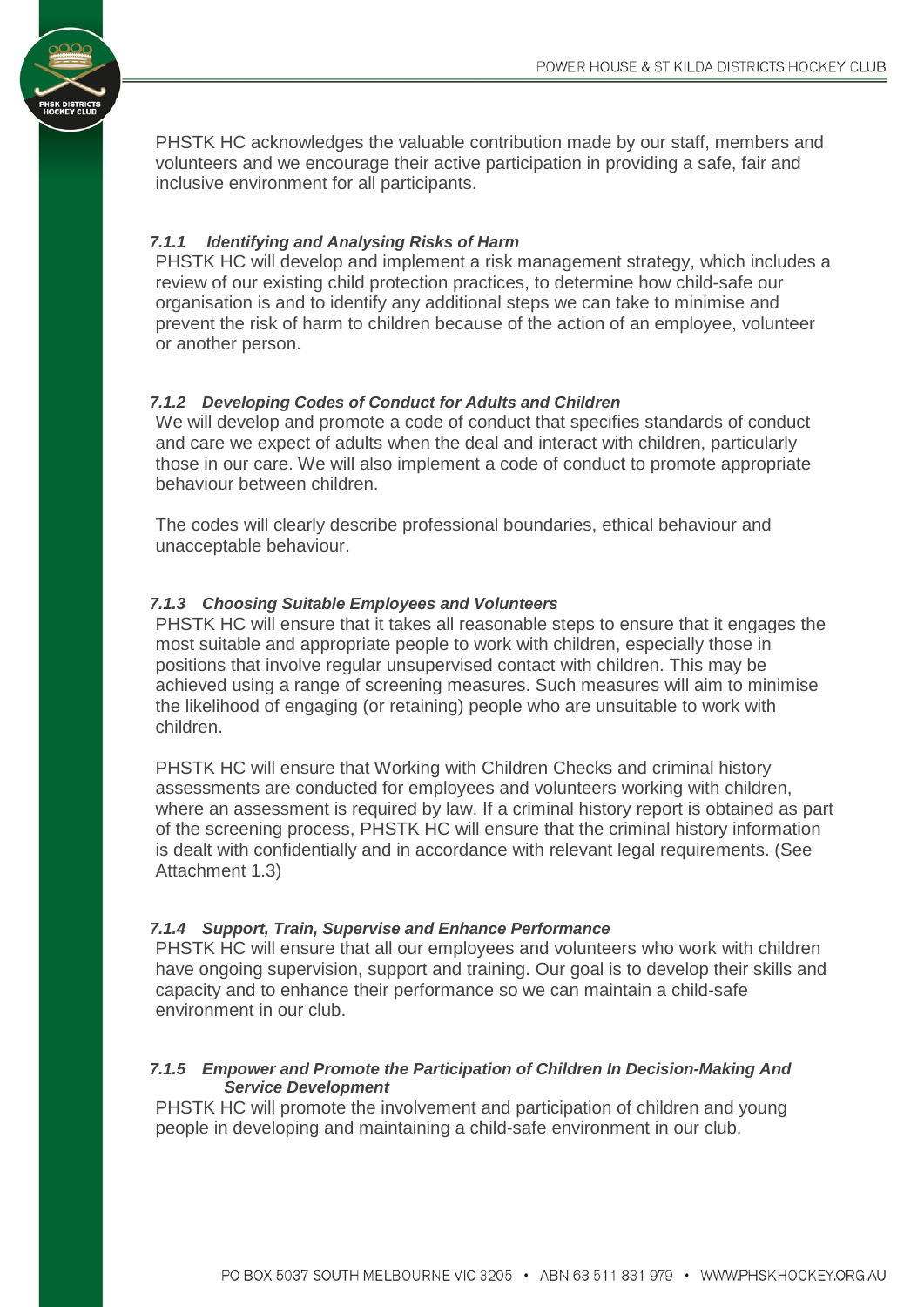

#### *7.1.6 Report and Respond Appropriately to Suspected Abuse and Neglect*

PHSTK HC will ensure that employees and volunteers are able to identify and respond appropriately to children at risk of harm and that they are aware of their responsibilities under state laws to make a report if they suspect on reasonable grounds that a child has been, or is being, abused or neglected (See Attachment 4).

In addition to any legal obligations, if any person believes that another person or organisation bound by this policy is acting inappropriately towards a child or is in breach of this policy they may make an internal complaint.

Please refer to our complaints procedure in section 10 of this policy. Any person who believes a child is in immediate danger or in a life threatening situation, should contact the police immediately.

#### **7.2 Supervision**

Children under the age of [18] must be supervised at all times by a responsible adult. We endeavour to provide an appropriate level of supervision at all times. If a member finds a child under the age of [18] is unsupervised, they should assume responsibility for the child's safety until the child's parent/guardian or supervisor is located.

For reasons of courtesy and safety, parents must collect their children on time. If it appears a member will be left alone with just one child at the end of any club activity, they will ask another member to stay until the child is collected.

#### **7.3 Transportation**

Parents and or guardians are responsible for organising the transportation of their children to and from club activities (e.g. training and games). Where we make arrangements for the transportation of children (e.g. for away matches or over night trips), we will conduct a risk assessment that includes ensuring vehicles are adequately insured, the driver has a current and appropriate licence for the vehicle being used and the appropriate safety measures are in place (e.g. fitted working seatbelts)].

#### **7.4 Taking Images of Children**

# **Parents agree to their child's photo being used for club purposes on the junior enrolment form.**

Images of children should not be used inappropriately or illegally. To respect people's privacy, we do not allow camera phones, videos and cameras to be used inside changing areas, showers and toilets which we control or are used in connection with our club.

We will only use images of children that are relevant to our club's activities and we will ensure that they are suitably clothed in a manner that promotes our club. The junior enrolment form asks permission for photos to be taken and used for Club purposes.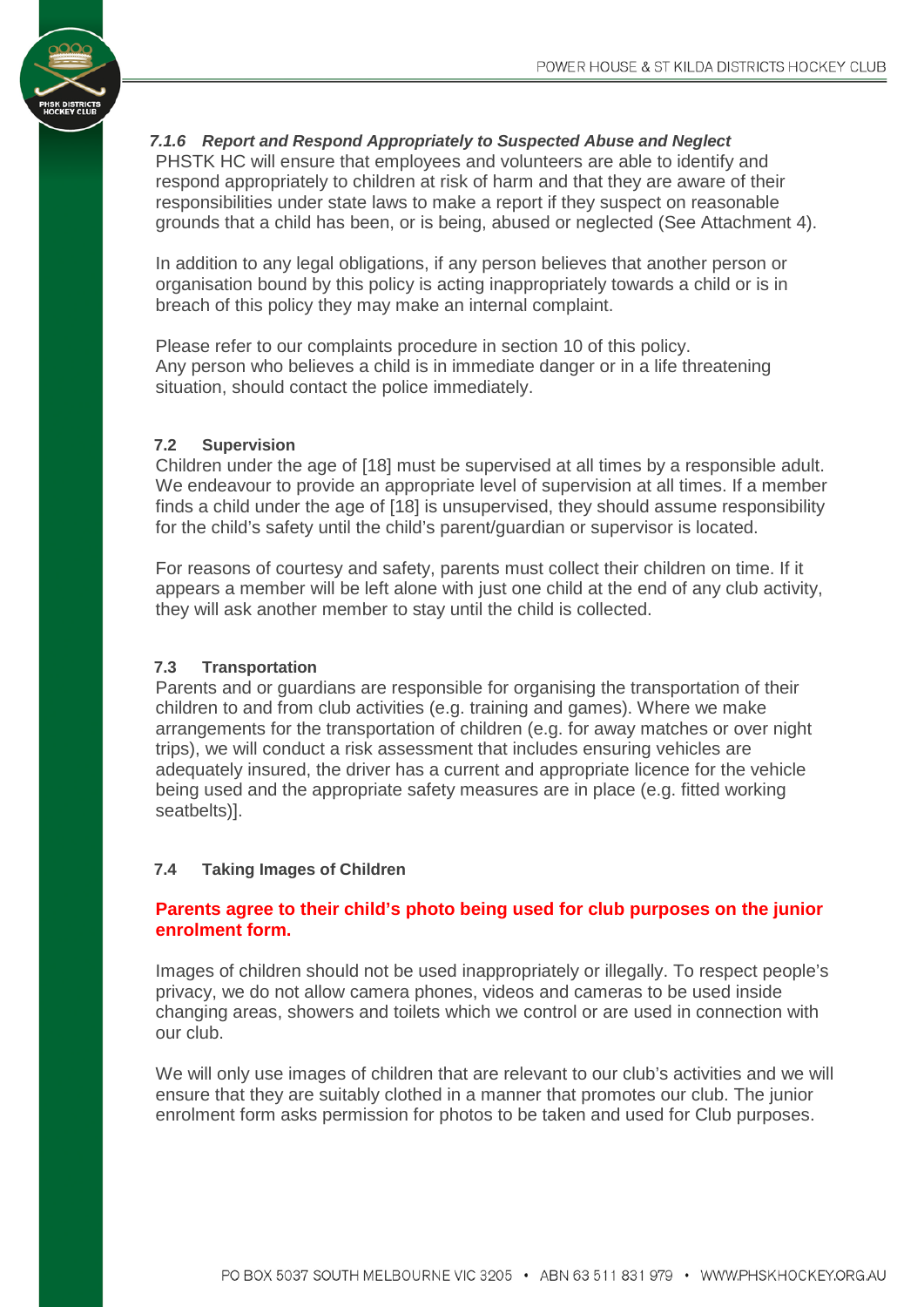# <span id="page-6-0"></span>**8 Discrimination, Harassment and Bullying**

Our club is committed to providing an environment in which people are treated fairly and equitably and that is, as far as practicable, free from all forms of discrimination, harassment and bullying.

We recognise that people may not be able to enjoy themselves or perform at their best if they are treated unfairly, discriminated against, harassed or bullied.

# **8.1 Discrimination**

Unlawful discrimination involves the less favourable treatment of a person on the basis of one or more of the personal characteristics protected by State or Federal anti-discrimination laws.

Discrimination includes both direct and indirect discrimination:

- a) **Direct discrimination** occurs if a person treats, or proposes to treat, a person with a protected personal characteristic unfavourably because of that personal characteristic.
- b)**Indirect discrimination** occurs if a person imposes, or proposes to impose, a requirement, condition or practice that will disadvantage a person with a protected personal characteristic and that requirement, condition or practice is not reasonable.

For the purpose of determining discrimination, the offender's awareness and motive are irrelevant.

#### **8.2 Harassment**

Harassment is any unwelcome conduct, verbal or physical, that intimidates, offends or humiliates another person and which happens because a person has a certain personal characteristic protected by State or Federal anti-discrimination legislation.

The offensive behaviour does not have to take place a number of times, a single incident can constitute harassment.

Sexual harassment is one type of harassment. Sexual harassment involves unwelcome conduct, remarks or innuendo of a sexual nature. It covers a wide range of behaviours and can be verbal, written, visual or physical. Sexual harassment is not limited to members of the opposite sex.

Every person is covered by the anti-discrimination laws that apply in their State as well as the Federal anti-discrimination laws.

The following is a list of all the personal characteristics that apply throughout Australia:

- a) gender;
- b)race, colour, descent, national or ethnic origin, nationality, ethno-religious origin, immigration;
- c) national extraction or social origin;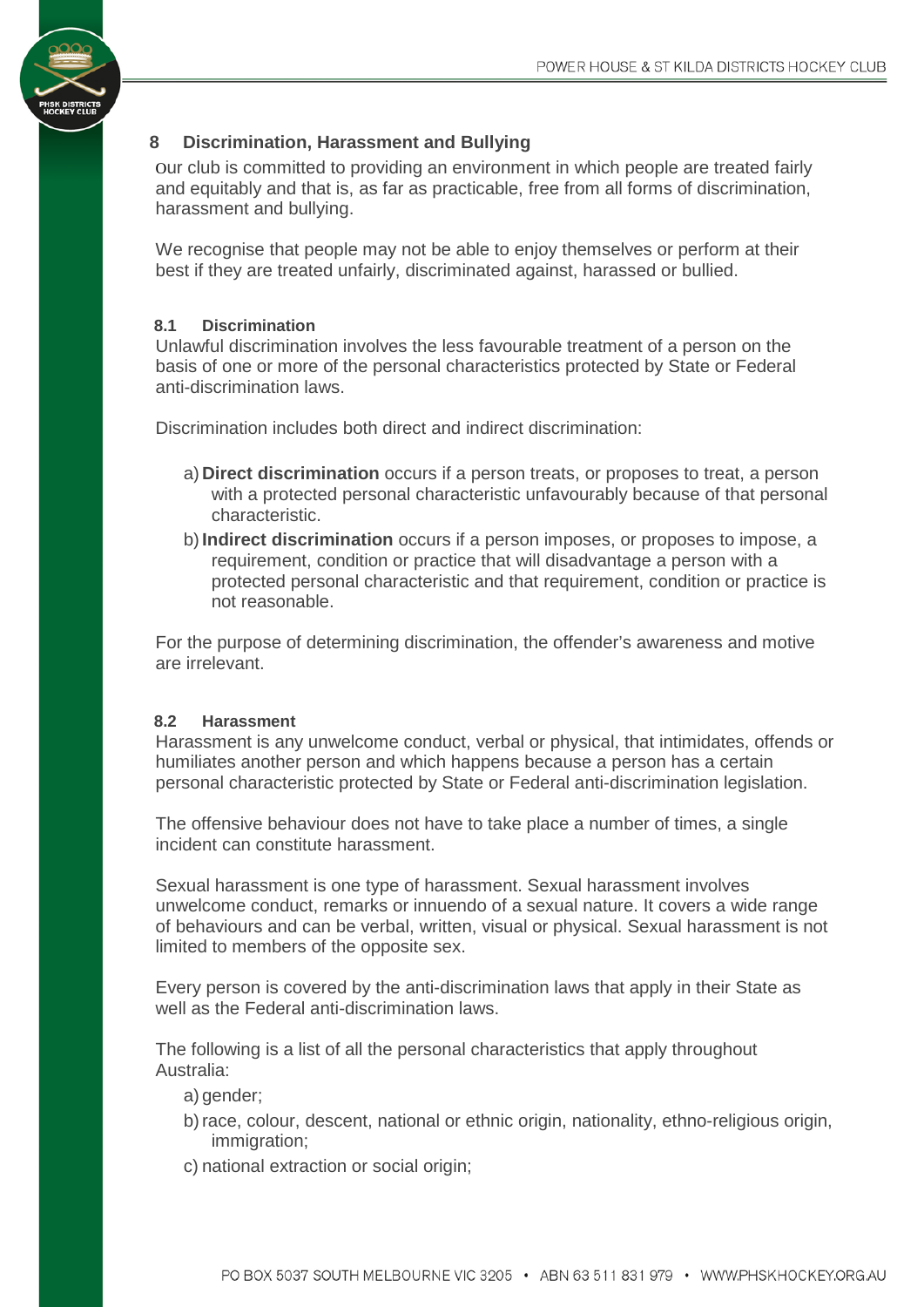

- d) marital status, relationship status, identity of spouse or domestic partner;
- e) pregnancy, potential pregnancy, breastfeeding;

f) family or carer responsibilities, status as a parent or carer;

g) age;

- h) religion, religious beliefs or activities;
- i) political beliefs or activities;
- j) lawful sexual activity;

k) sexual orientation and gender identity;

- l) profession, trade, occupation or calling;
- m) irrelevant criminal record, spent convictions;

n)irrelevant medical record;

- o) member of association or organisation of employees or employers, industrial activity, trade union activity;
- p) physical features;
- q) disability, mental or physical impairment;
- r) defence service; and
- s) personal association with someone who has, or is assumed to have, any of these personal characteristics.

Legislation also prohibits:

- a)racial, religious, homosexual, transgender and HIV/AIDS vilification; and
- b) victimisation resulting from a complaint.

#### **8.3 Bullying**

PHSTK HC is committed to providing an environment that is free from bullying. We understand that bullying has the potential to result in significant negative consequences for an individual's health and wellbeing, and we regard bullying in all forms as unacceptable at our club.

Bullying is characterised by repeated, unreasonable behaviour directed at a person, or group of persons, that creates a risk to health and safety. Bullying behaviour is that which a reasonable person in the circumstances would expect to victimise, humiliate, undermine, threaten, degrade, offend or intimidate a person. Bullying behaviour can include actions of an individual or group.

Whilst generally characterised by repeated behaviours, one off instances can amount to bullying.

The following types of behaviour, where repeated or occurring as part of a pattern of behaviour, would be considered bullying:

- a) verbal abuse including shouting, swearing, teasing, making belittling remarks or persistent unjustified criticism;
- b) excluding or isolating a group or person;
- c) spreading malicious rumours; or
- d) psychological harassment such as intimidation.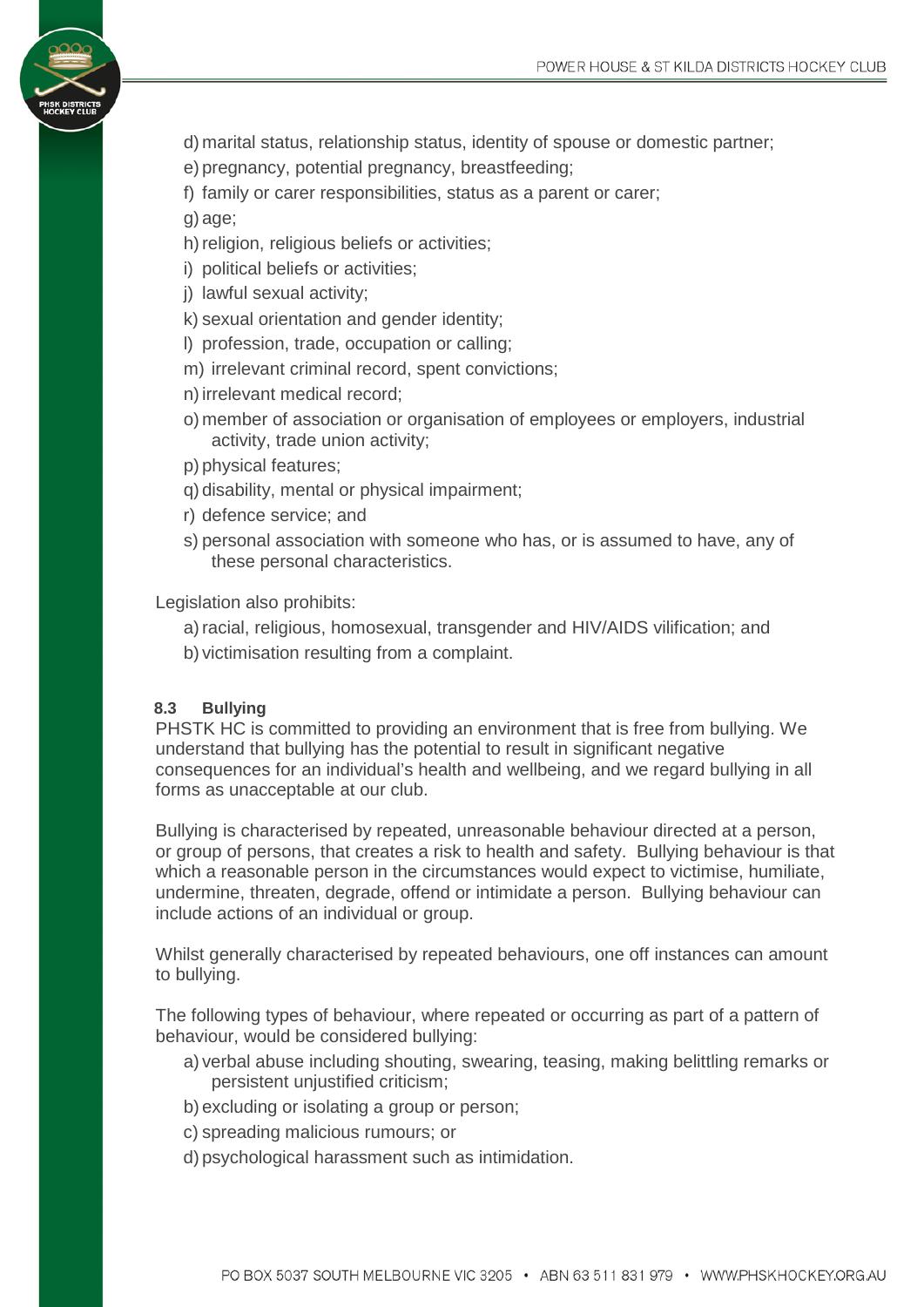Bullying includes cyber-bulling, which occurs through the use of technology. New technologies and communication tools, such as smart phones and social networking websites, have greatly increased the potential for people to be bullied though unwanted and inappropriate comments. The Club will not tolerate abusive, discriminatory, intimidating or offensive statements being made online.

If any person believes they are being, or have been, bullied by another person or organisation bound by this policy, he or she may make a complaint. (Refer to Item 10 of this policy.)

#### <span id="page-8-0"></span>**9 Inclusive Practices**

Our club is welcoming and we will seek to include members from all areas of our community.

The following are examples of some of our inclusive practices.

#### **9.1 People with a disability**

PHSTK HC will not discriminate against any person because they have a disability. Where it is necessary, we will make reasonable adjustments (e.g. modifications to equipment and rules) to enable participation. If we are unable to do so we will offer participation in another capacity to be involved.

#### **9.2 People from diverse cultures**

We will support, respect and encourage people from diverse cultures and religions to participate in our club and where possible we will accommodate requests for flexibility (e.g. modifications to uniforms).

#### **9.3 Sexual & Gender Identity**

All people, regardless of their sexuality or gender identity, are welcome at our club. We strive to provide a safe environment for participation and will not tolerate any form of discrimination or harassment because of a person's sexuality or gender identity.

#### **9.4 Pregnancy**

PHSTK HC is committed to treating pregnant women fairly and to removing any unreasonable barriers to their full participation in our club's activities. We will not tolerate any discrimination or harassment against pregnant women.

However it is the responsibility of the pregnant woman to ensure her health and safety and be guided by the advice of her doctor.

#### **9.5 Girls Playing in Boys' Teams**

At PHSTK the girls have the choice to play in a boys' or all girl team if available.

We note that Federal anti-discrimination laws provide that it is not unlawful to discriminate on grounds of sex by excluding persons from participation in any competitive sporting activity in which the strength, stamina or physique of competitors is relevant.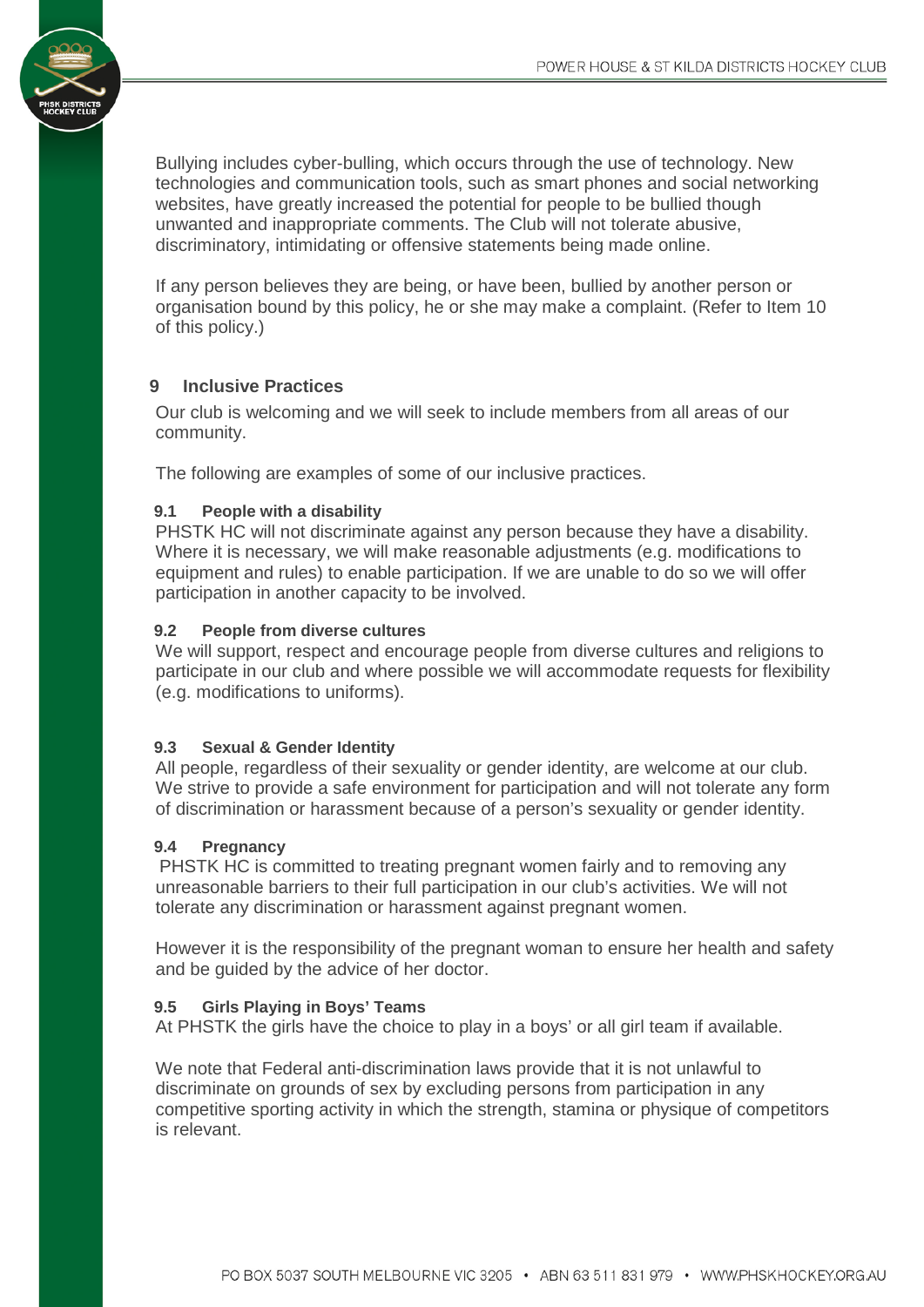

If a child is over the age of 14 years our club will consider each request on an individual basis by considering the nature of our sport and other available opportunities to compete.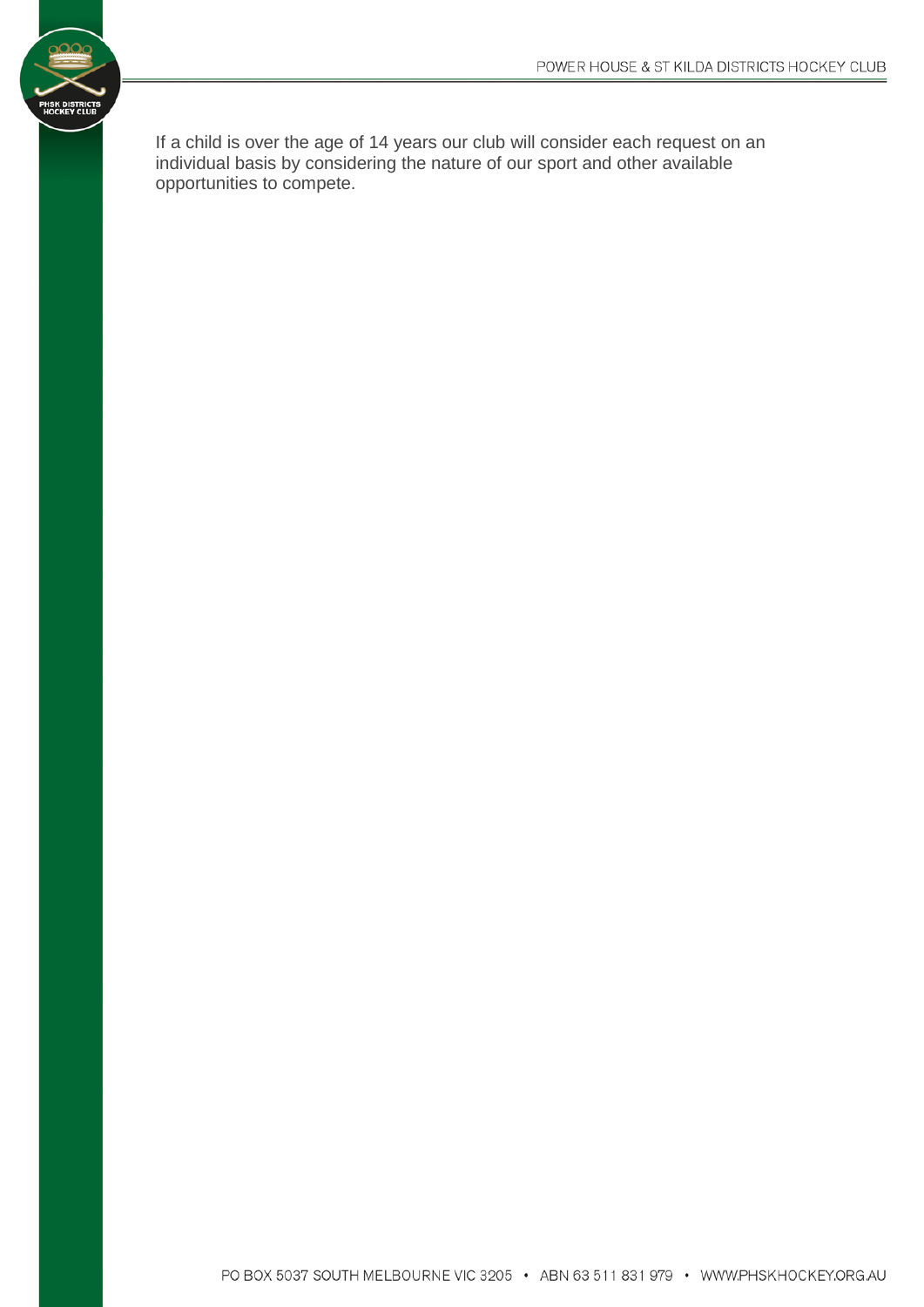# <span id="page-10-0"></span>**10 Responding to Complaints**

#### **10.1 Complaints**

Our club takes all complaints about on and off-field behaviour seriously. Our club will handle complaints based on the principles of procedural fairness, and ensure:

- a) all complaints will be taken seriously;
- b) the person making the complaint (complainant) will be given full details of what is being alleged against them and have the opportunity to respond to those allegations;
- c) irrelevant matters will not be taken into account;
- d) decisions will be unbiased; and
- e) any penalties imposed will be reasonable.

More serious complaints may be escalated to our governing Body Hockey Victoria

If the complaint relates to suspected child abuse, sexual assault or other criminal activity, then our club may need to report the behaviour to the police and/or relevant government authority.

#### **10.2 Complaint Handling Process**

When a complaint is received by our club, the person receiving the complaint (e.g. President, Member Protection Information Officer) will:

- f) listen carefully and ask questions to understand the nature and extent of the concern;
- g) ask what the complainant how they would like their concern to be resolved and if they need any support;
- h) explain the different options available to help resolve the complainant's concern;
- i) inform the relevant government authorities and/or police, if required by law to do so; and
- j) where possible and appropriate, maintain confidentiality but not necessarily anonymity.

#### **10.3 Member Protection and Information Officer (MPIO)**

The Member Protection and Information Officer (MPIO) is responsible for providing information about a person's rights, responsibilities and options for queries, grievances and complaints. The role is the key contact and guide for advice and management but the MPIO does not resolve or moderate in disputes.

#### <span id="page-10-1"></span>**11 Complaints & Discipline**

The complaints and discipline procedures are set out in clauses 9 and 10 of the Constitution of Power House & St Kilda Hockey Club.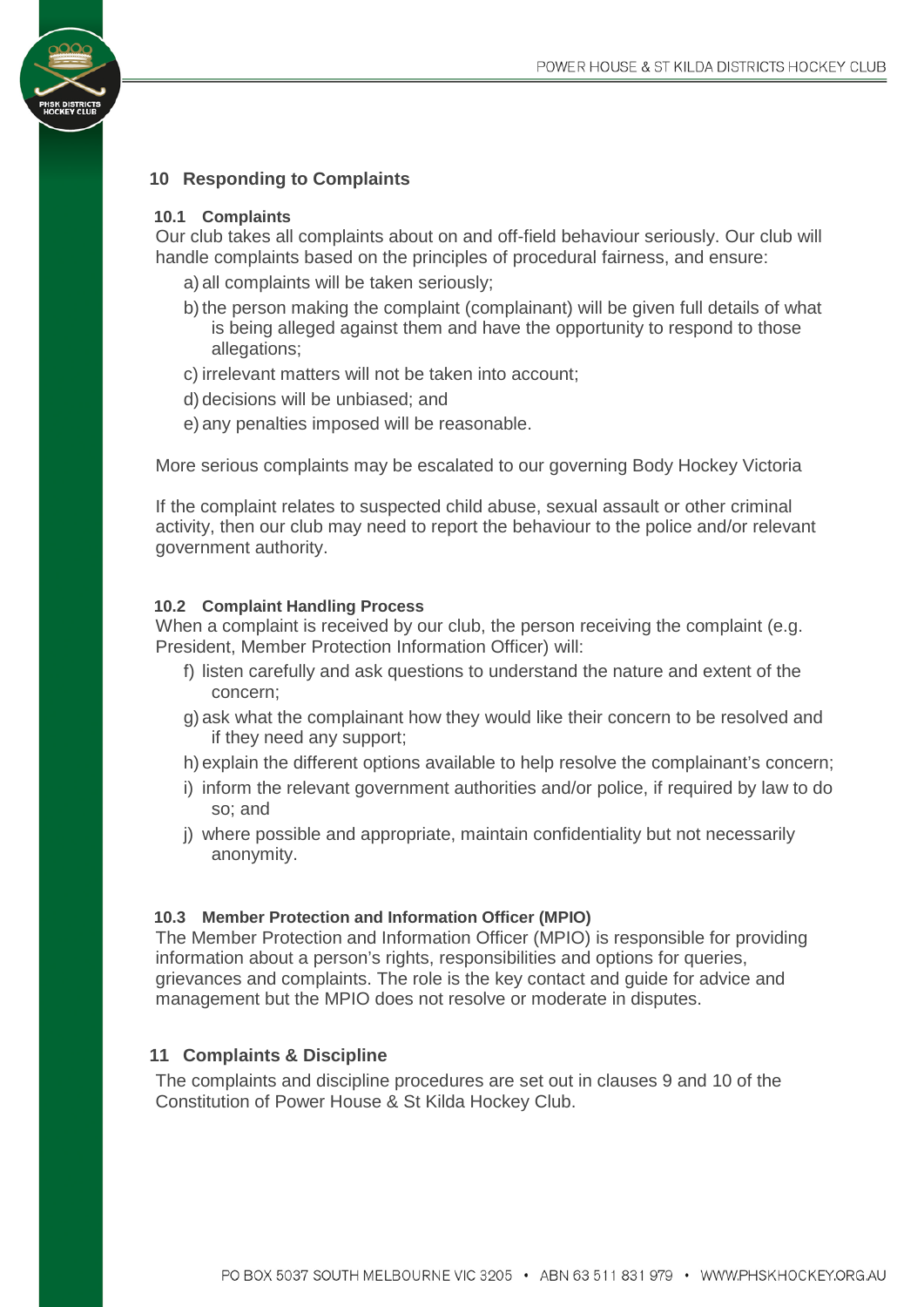# <span id="page-11-0"></span>**12 ATTACHMENT 1 - WORKING WITH CHILDREN CHECK REQUIREMENTS**

Working with Children Checks aim to create a child-safe environment and to protect children and young people involved in our sport from physical and sexual harm.

They assess the suitability of people to work with children and young people and can involve:

- a) criminal history checks;
- b) signed declarations;
- c) referee checks; and
- d) other relevant background checks to assess a person's suitability to work with children and young people.

Working with Children Check requirements vary across Australia.

[Fact Sheets](http://www.playbytherules.net.au/legal-stuff/child-protection/child-protection-laws-explained/screening) for each state and territory are available on the Play by the Rules website: [www.playbytherules.net.](http://www.playbytherules.net/)au.

Detailed information, including the forms required to complete a Working with Children Check, are available from the relevant agencies in each state and territory.

#### **Victoria**

Contact the Department of Justice Website: [www.workingwithchildren.vic.gov.au](http://www.workingwithchildren.vic.gov.au/) Phone: 1300 652 879

#### **Travelling to other states or territories**

It is important to remember that when travelling to other states or territories, representatives of sporting organisations must comply with the legislative requirements of that particular state or territory.

In certain jurisdictions, temporary, time limited exemptions from working with children checks may be available for interstate visitors with a Working with Children Check in their home state.

The laws providing interstate exemptions are not consistent across Australia.

If an employee or volunteer for your club is travelling interstate to do work that would normally require a working for children check, you will need to check the relevant requirements of that state or territory.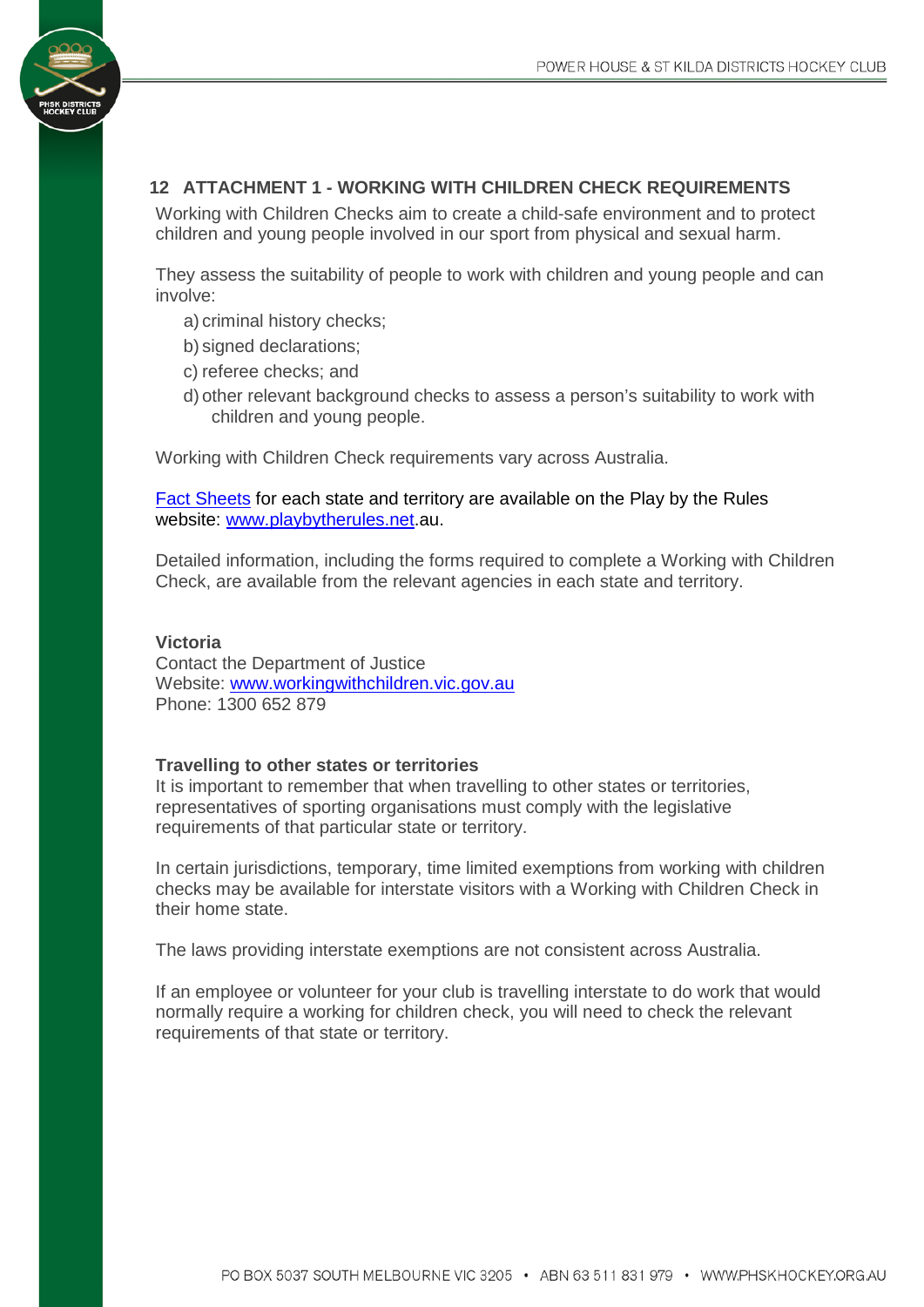#### <span id="page-12-0"></span>**13 ATACHMENT 2 - REPORTING FORMS**

# **13.1 RECORD OF COMPLAINT**

**PHSK DISTRICT<br>HOCKEY CLUE** 

| Name of person<br>receiving complaint          |                                                                                                                     | Date:                                                    |  |  |
|------------------------------------------------|---------------------------------------------------------------------------------------------------------------------|----------------------------------------------------------|--|--|
| Complainant's Name                             | $\Box$<br>Over 18<br>Under 18                                                                                       |                                                          |  |  |
| Complainant's contact<br>details               | Phone:<br>Email:                                                                                                    |                                                          |  |  |
| Complainant's<br>role/status in Club           | $\overline{\phantom{a}}$<br>Administrator (volunteer)<br>Athlete/player<br>Coach/Assistant Coach<br>Employee (paid) | Parent<br>Spectator<br><b>Support Personnel</b><br>Other |  |  |
| Name of person<br>complained about             | Over 18<br>$\Box$                                                                                                   | □ Under 18                                               |  |  |
| Person complained<br>about role/status in Club | Administrator (volunteer)<br>⊔<br>Athlete/player<br>$\Box$<br>Coach/Assistant Coach<br>Employee (paid)              | $\Box$ Parent<br>Spectator<br>Support Personnel          |  |  |
| Location/event of alleged<br>issue             |                                                                                                                     |                                                          |  |  |
| Description of alleged<br>issue                |                                                                                                                     |                                                          |  |  |